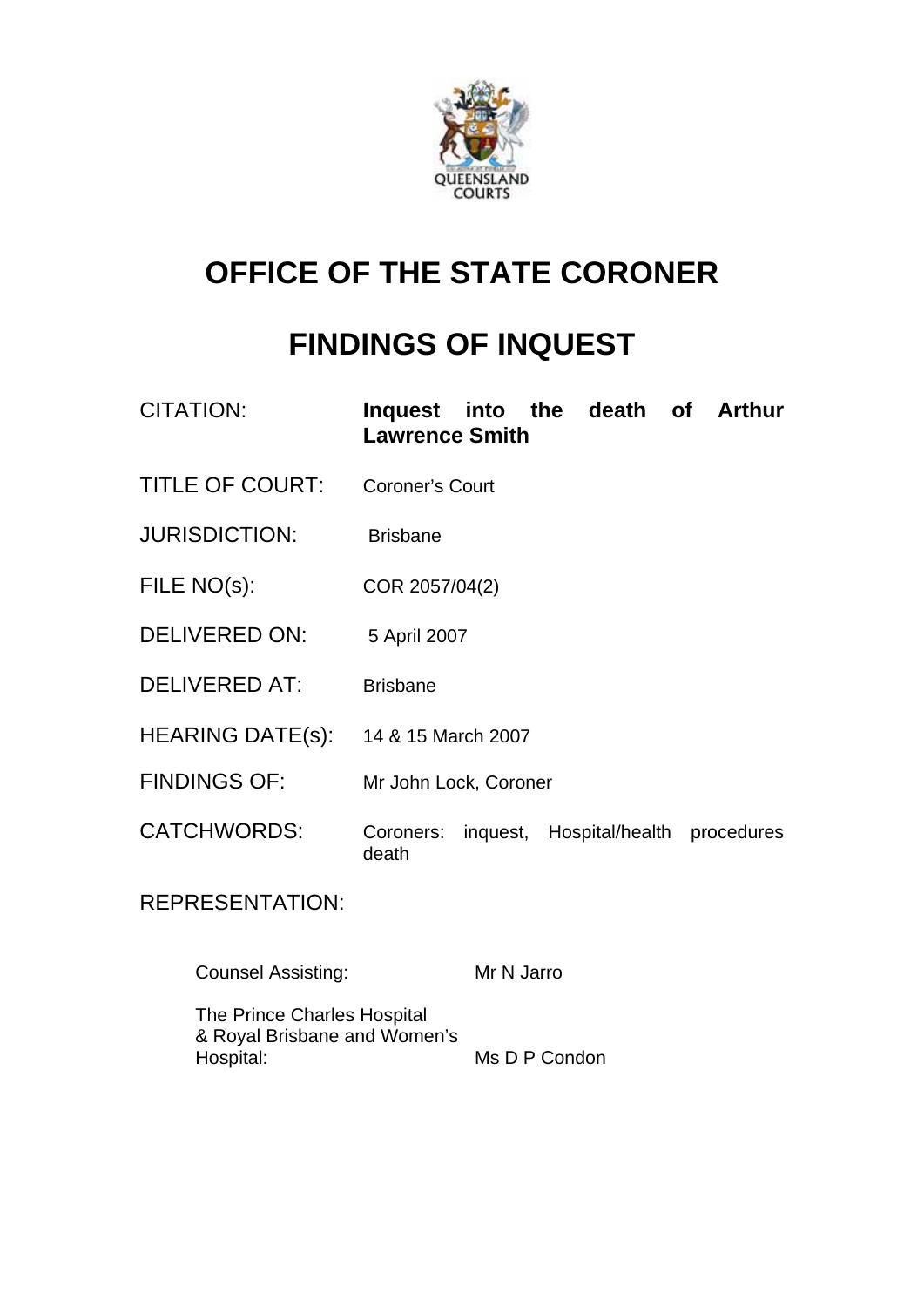The *Coroners Act 2003* provides <sup>1</sup> that when an inquest is held, the coroner's written findings must be given to the family of the person who died and to each of the persons or organisations granted leave to appear at the inquest. These are my findings in relation to the death of Arthur Lawrence Smith. They will be distributed in accordance with the requirements of the Act and a copy will be sent to the Office of the State Coroner.

# *Introduction*

On 19 August 2004, Mr Arthur Lawrence Smith presented to the Royal Brisbane and Women's Hospital ("RBWH") with acute shortness of breath. His wife had earlier contacted The Prince Charles Hospital ("TPCH") and had been directed to take him to RBWH rather than TPCH.

She had contacted TPCH initially because approximately two weeks prior, Mr Smith underwent a mitral valve repair and coronary artery bypass grafts at the TPCH. He had only been discharged from TPCH five(5) days earlier. An echocardiograph performed at the RBWH Emergency confirmed severe mitral valve regurgitation. In view of his deteriorating condition, Mr Smith was intubated and ventilated and was urgently transferred to TPCH. An emergency operation to replace the mitral valve was performed at TPCH. The valve was replaced successfully, however Mr Smith could not be weaned from cardiopulmonary bypass support and in the early hours of 20 August 2004, he passed away.

These findings seek to explain how the death occurred and consider whether any changes to Queensland Health policies or practices and in particular those of The Prince Charles Hospital could reduce the likelihood of deaths occurring in similar circumstances in the future.

# *The Coroner's jurisdiction*

I will say something about the nature of the coronial jurisdiction before referring to the evidence.

 1 s 45 *Coroners Act 2003*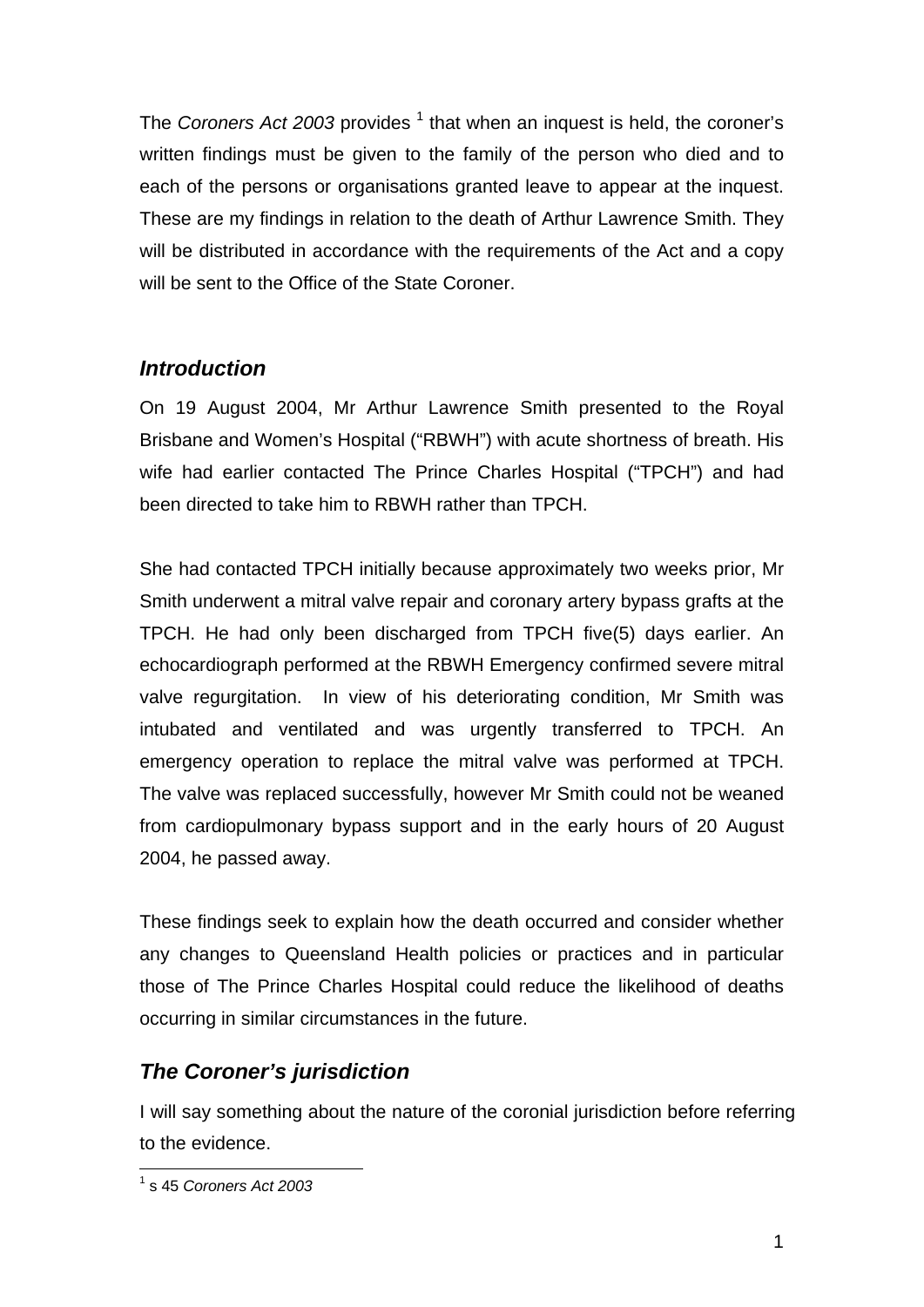## **The scope of the Coroner's inquiry and findings**

A coroner has jurisdiction to inquire into the cause and the circumstances of a reportable death. If possible he/she is required to find:-

- whether a death in fact happened;
- the identity of the deceased;
- when, where and how the death occurred; and
- what caused the person to die.

There has been considerable litigation concerning the extent of a coroner's jurisdiction to inquire into the circumstances of a death. The authorities clearly establish that the scope of an inquest goes beyond merely establishing the medical cause of death.

An inquest is not a trial between opposing parties but an inquiry into the death. In a leading English case it was described in this way:-

*It is an inquisitorial process, a process of investigation quite unlike a criminal trial where the prosecutor accuses and the accused defends… The function of an inquest is to seek out and record as many of the facts concerning the death as the public interest requires.*<sup>2</sup>

The focus is on discovering what happened, not on ascribing guilt, attributing blame or apportioning liability. The purpose is to inform the family and the public of how the death occurred with a view to reducing the likelihood of similar deaths. As a result, the Act authorises a coroner to make preventive recommendations concerning public health or safety, the administration of justice or ways to prevent deaths from happening in similar circumstances in future. $3$  However, a coroner must not include in the findings or any comments or recommendations statements that a person is or maybe guilty of an offence or is or may be civilly liable for something.<sup>4</sup>

<sup>1</sup>  $2^2$  R v South London Coroner; ex parte Thompson (1982) 126 S.J. 625

 $3$  s46

 $4$  s45(5) and 46(3)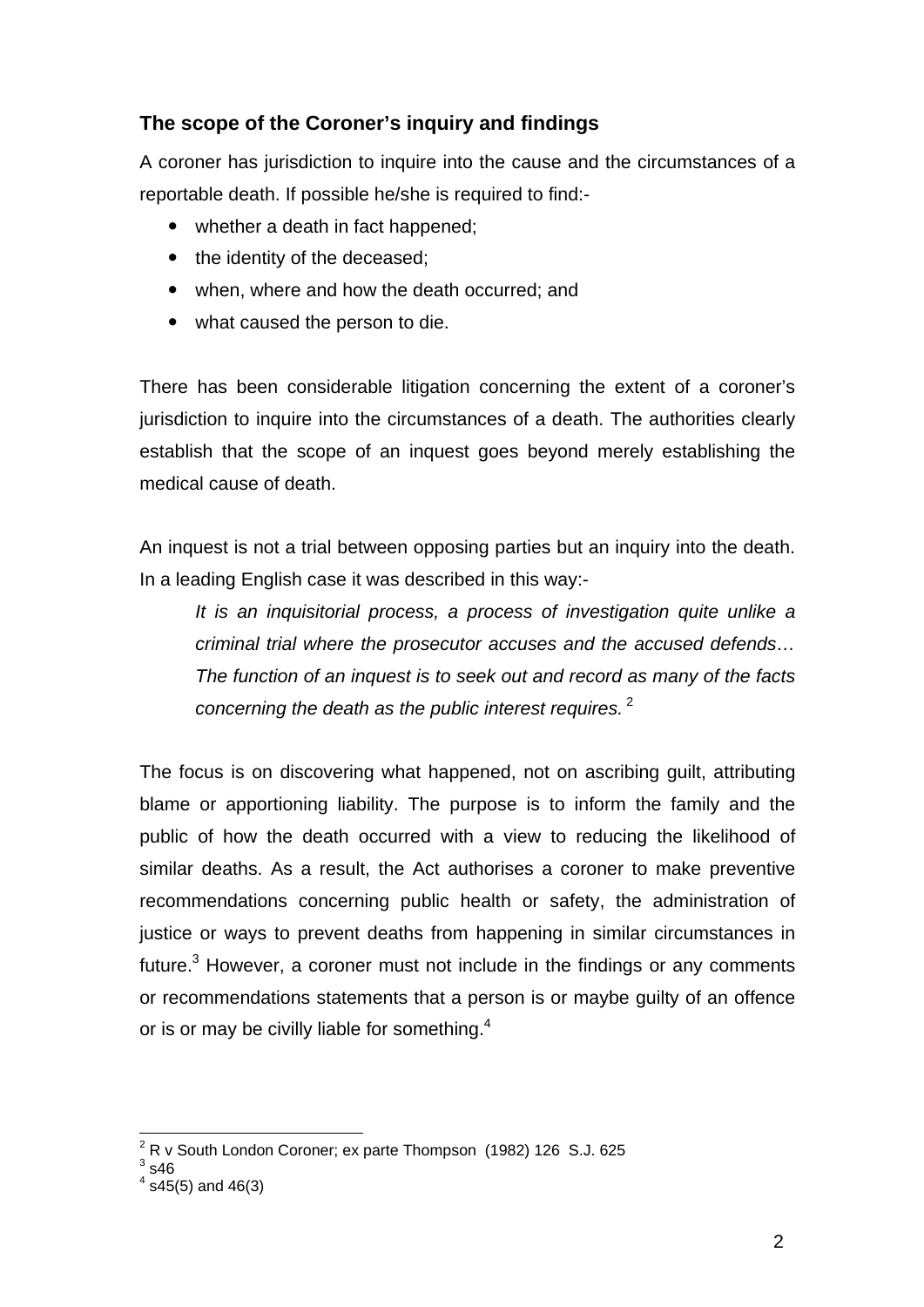### **The admissibility of evidence and the standard of proof**

Proceedings in a coroner's court are not bound by the rules of evidence because the Act provides that the court "*may inform itself in any way it considers appropriate."5* That does not mean that any and every piece of information however unreliable will be admitted into evidence and acted upon. However, it does give a coroner greater scope to receive information that may not be admissible in other proceedings and to have regard to its provenance when determining what weight should be given to the information.

This flexibility has been explained as a consequence of an inquest being a factfinding exercise rather than a means of apportioning guilt: an inquiry rather than a trial.<sup>6</sup>

A coroner should apply the civil standard of proof, namely the balance of probabilities, but the approach referred to as the *Briginshaw* sliding scale is applicable.<sup>7</sup> This means that the more significant the issue to be determined, the more serious an allegation or the more inherently unlikely an occurrence, the clearer and more persuasive the evidence needed for the trier of fact to be sufficiently satisfied that it has been proven to the civil standard. $8$ 

It is also clear that a coroner is obliged to comply with the rules of natural justice and to act judicially. This means that no findings adverse to the interest of any party may be made without that party first being given a right to be heard in opposition to that finding. As *Annetts v McCann<sup>10</sup>* makes clear that includes being given an opportunity to make submissions against findings that might be damaging to the reputation of any individual or organisation.

 $\frac{1}{5}$  s37

<sup>&</sup>lt;sup>6</sup> R v South London Coroner; ex parte Thompson per Lord Lane CJ, (1982) 126 S.J. 625<br>
<sup>7</sup> Anderson v Blashki [1993] 2 VR 89 at 96 per Gobbo J<br>
<sup>8</sup> Briginshaw v Briginshaw (1938) 60 CLR 336 at 361 per Sir Owen Dixon J<br>
<sup>9</sup>

in Freckelton I., "Inquest Law" in The Inquest Handbook, Selby H., Federation Press, 1998 at 13

<sup>10 (1990) 65</sup> ALJR 167 at 168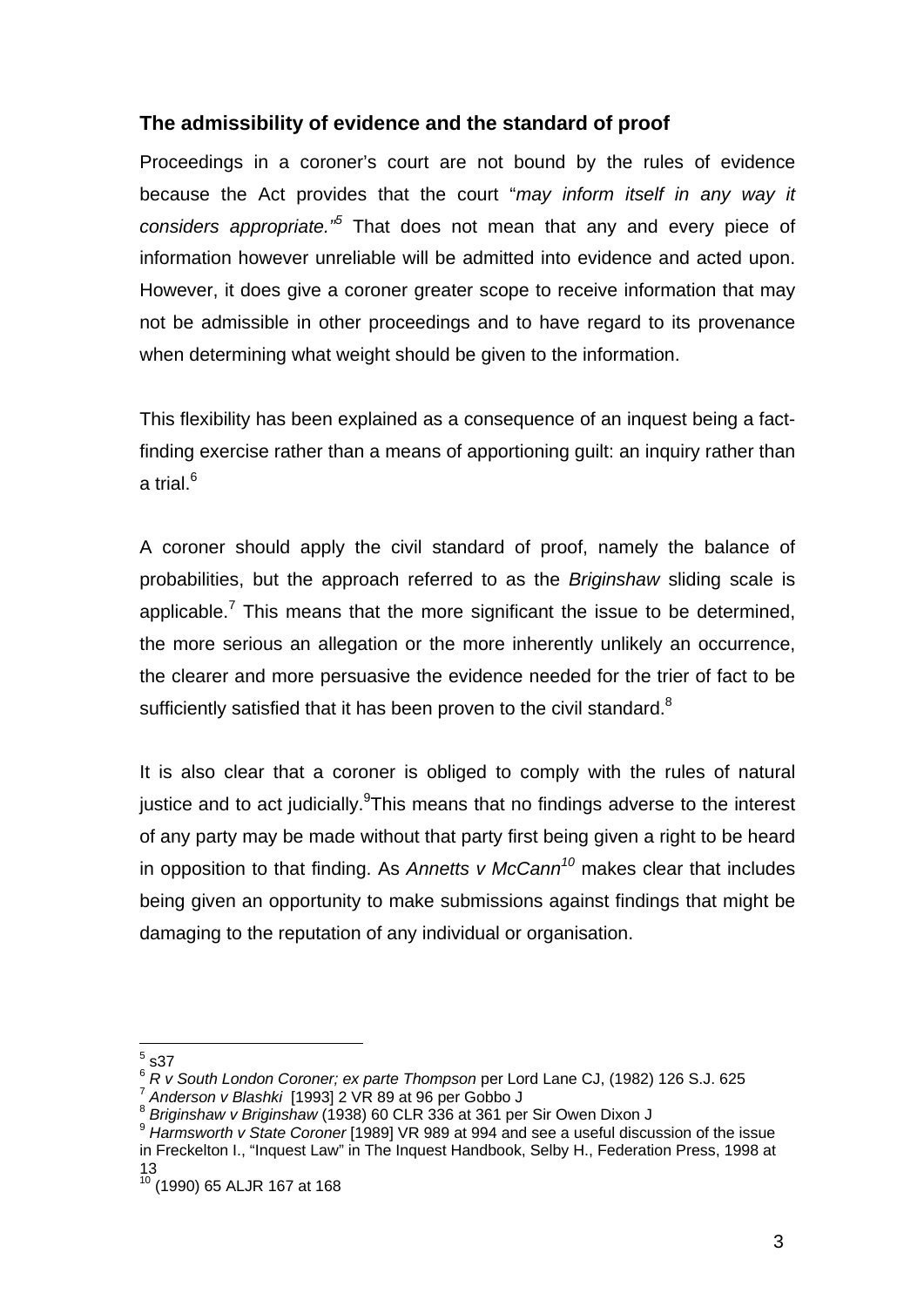# *The investigation*

The matter was investigated by the State Coroner's office and it was determined that an inquest should be held. A pre-hearing conference was held in Brisbane on 6 February 2007. Mr Jarro was appointed Counsel Assisting. Leave to appear was granted to Ms Condon representing The Prince Charles Hospital. She was later given formal leave to represent the Royal Brisbane and Women's Hospital. The family of Mr Smith was not separately represented but they consulted with those assisting me before and throughout the inquest. The inquest then proceeded over two days commencing on 14 March 2007. Seven witnesses gave evidence and eighteen exhibits were tendered.

## *Issues and findings to be determined*

It is not necessary to repeat or summarise all of the information contained in the exhibits and of the oral evidence given but I will refer to what I consider to be the more important parts of the evidence.

It will be seen that the issues concerning how Mr Smith died are uncontroversial, in the sense that they are not really in contest. There were two issues that arose out of concerns by the family and which plainly arise from the facts and evidence. Those issues concern:

- the direction of Mr Smith from The Prince Charles Hospital to the Royal Brisbane and Women's Hospital and subsequent transfer back to TPCH;
- Patient education and information at TPCH.

# *The Evidence*

#### **First Operation**

On 2 August 2004, Mr Arthur Lawrence Smith, aged 75, underwent a mitral valve repair and coronary artery bypass grafts under the care of Dr John Dunning, Deputy Director of Cardiothoracic Surgery at the TPCH. Dr Dunning is a fully qualified Medical Practitioner and Specialist Cardiothoracic Surgeon and Heart/Lung Transplant Surgeon, registered in the State of Queensland. He was in 2004 and is now employed as Deputy Director of Cardiothoracic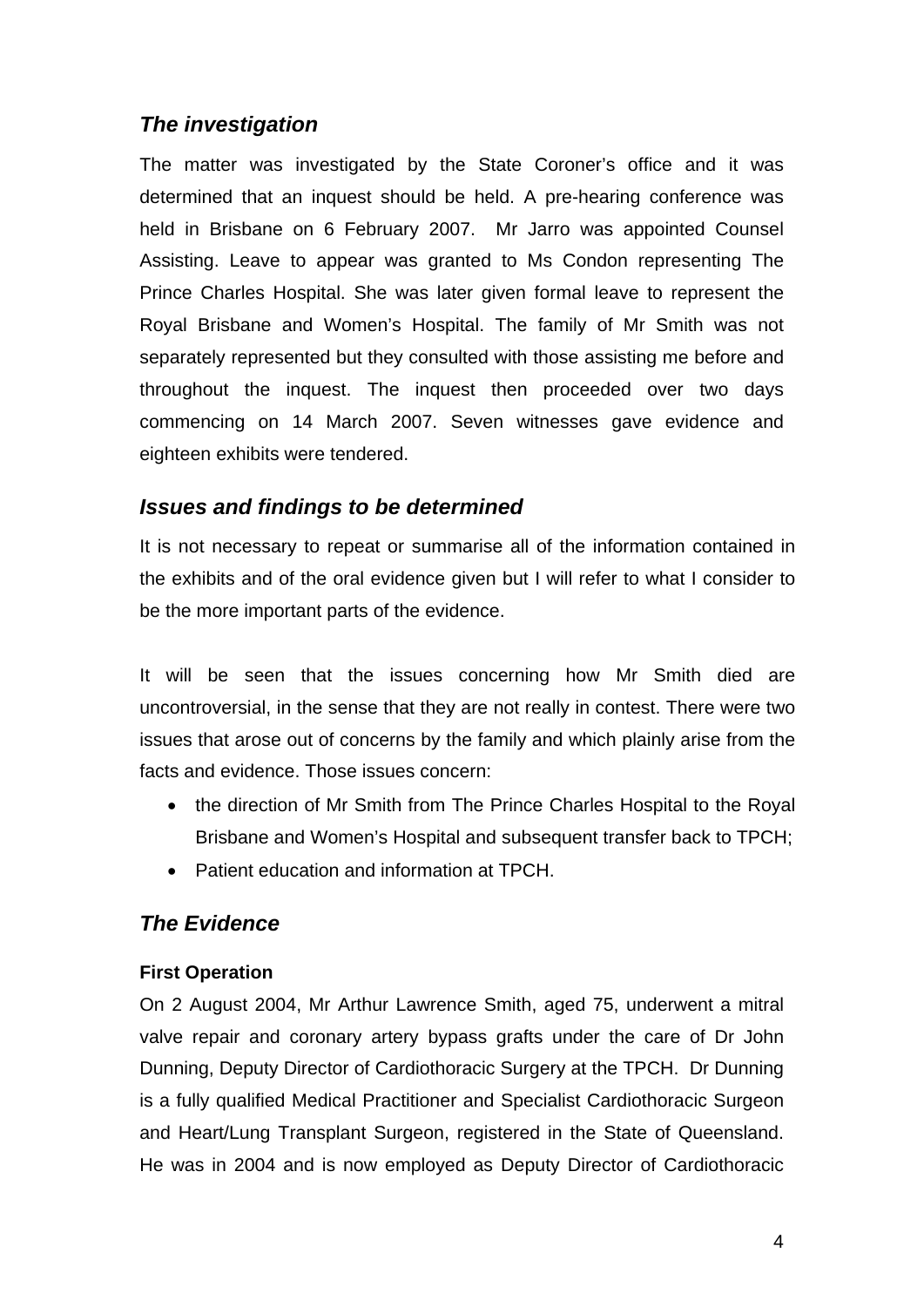Surgery at TPCH. He provided a statement dated 11 January 2005 and he gave evidence at the inquest. From his evidence it is clear that over the 12 months prior to the operation, Mr Smith had a history of angina and shortness of breath. Mr Smith's symptoms had been deteriorating over the months immediately before the operation. Investigations performed before the operation confirmed the presence of significant obstructive disease affecting the left coronary artery system with a 90% narrowing in the left anterior descending vessel and a 60% narrowing of the obtuse marginal branch of the left coronary system. Both of these vessels were judged to be suitable for coronary artery bypass grafts. There was some disease visible in the right coronary artery on the angiographic examination, but this disease produced a 50% narrowing at the worst point and this lesion was judged not to be flow limiting in the right coronary system. In addition, echocardiography had confirmed the presence of moderate to severe mitral valve regurgitation.

Dr Dunning's opinion was that the coronary artery disease led to the symptoms of angina, and the leaking mitral valve contributed to the breathlessness on exertion that Mr Smith had experienced.

 During the operation, the coronary artery bypass grafts were first performed and then the mitral valve was repaired. In relation to the MVR repair it is recorded in the Operation Report (dated 20 August 2004) as follows:

*…* 

*…* 

*"…Good exposure to the mitral valve was achieved and the P2 section of the posterior leaflet was confirmed to be prolapsing…The valve was tested in static conditions by inflating the left ventricle with normal saline. The valve repair appeared competent.* 

*The patient returned to the Critical Care area in a stable cardiorespiratory condition.* 

*N.B. Intra-operative echocardiography immediately post cessation of cardiopulmonary bypass confirmed satisfactory function of the mitral valve repair without any severe mitral valve leak."*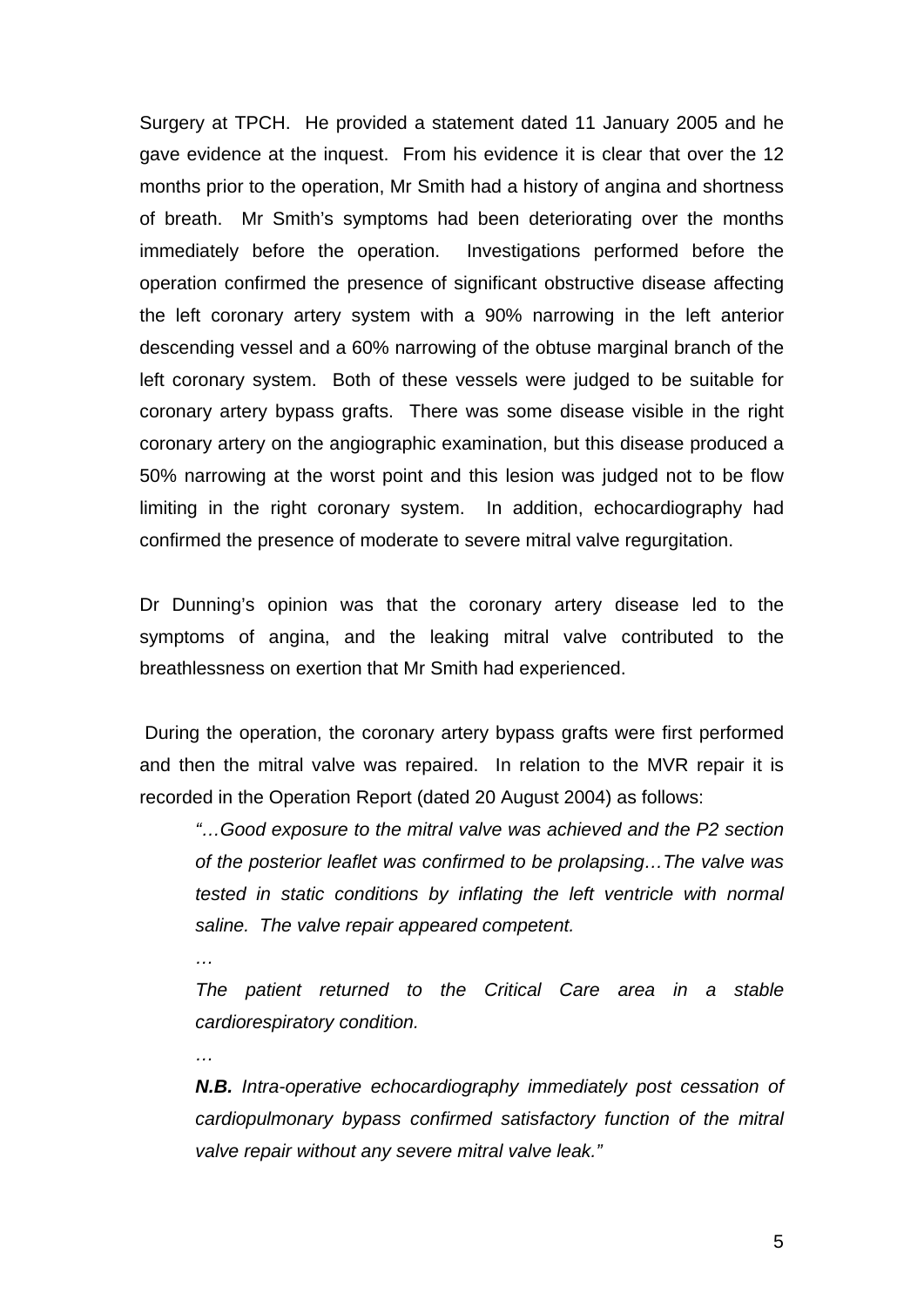Mr Smith remained in the TPCH until discharge on 14 August 2004. A review of the patient chart indicates that immediately after the surgery Mr Smith was anxious, confused and agitated; however that seemed to resolve a few days later. These are common after affects of such a surgical procedure. By 13 August 2004, he was very keen to go home. Referrals were made by TPCH to the St Luke's Nursing Service for ongoing support and education at home. A staff member of the hospital faxed information to St Luke's Nursing Service, although it is unclear what information was provided.

At the time of discharge on 14 August 2004 a nursing entry noted that Mr Smith was discharged home with his wife, and medications and letters were given and explained. At that time, the entry also records that Mr Smith's observations were stable and within normal limits. The brief discharge summary dated 14 August 2004 and prepared by a Registered Medical Officer (RMO) states, amongst other things, as follows:

"*GP to please monitor and adjust blood pressure and medications accordingly and to please arrange trial of void at trial of void clinic at RBWH (8th floor) next week.*"

It is apparent that at the time of discharge his heart condition was relatively stable. The main complication which had delayed his discharge was his difficulty in discharging his urine, hence the insertion of the catheter and the arrangements for the Trial of Void Clinic. It would seem that such difficulties in discharging urine are not unusual, particularly in elderly people<sup>11</sup> although I note it is not mentioned as a potential complication in some of the patient information material or consent forms.

The daughter of Mr Smith, Sheree Smith, in her letter to the Deputy Coroner dated 9 September 2004 alleges, amongst other things, that no information or patient education was given to her mother/carer as to what changes in the patient's health state would have required immediate attention. Mr Smith's wife states that at the time of her husband's discharge, she was shown how to

 $11$  evidence of Dr Dunning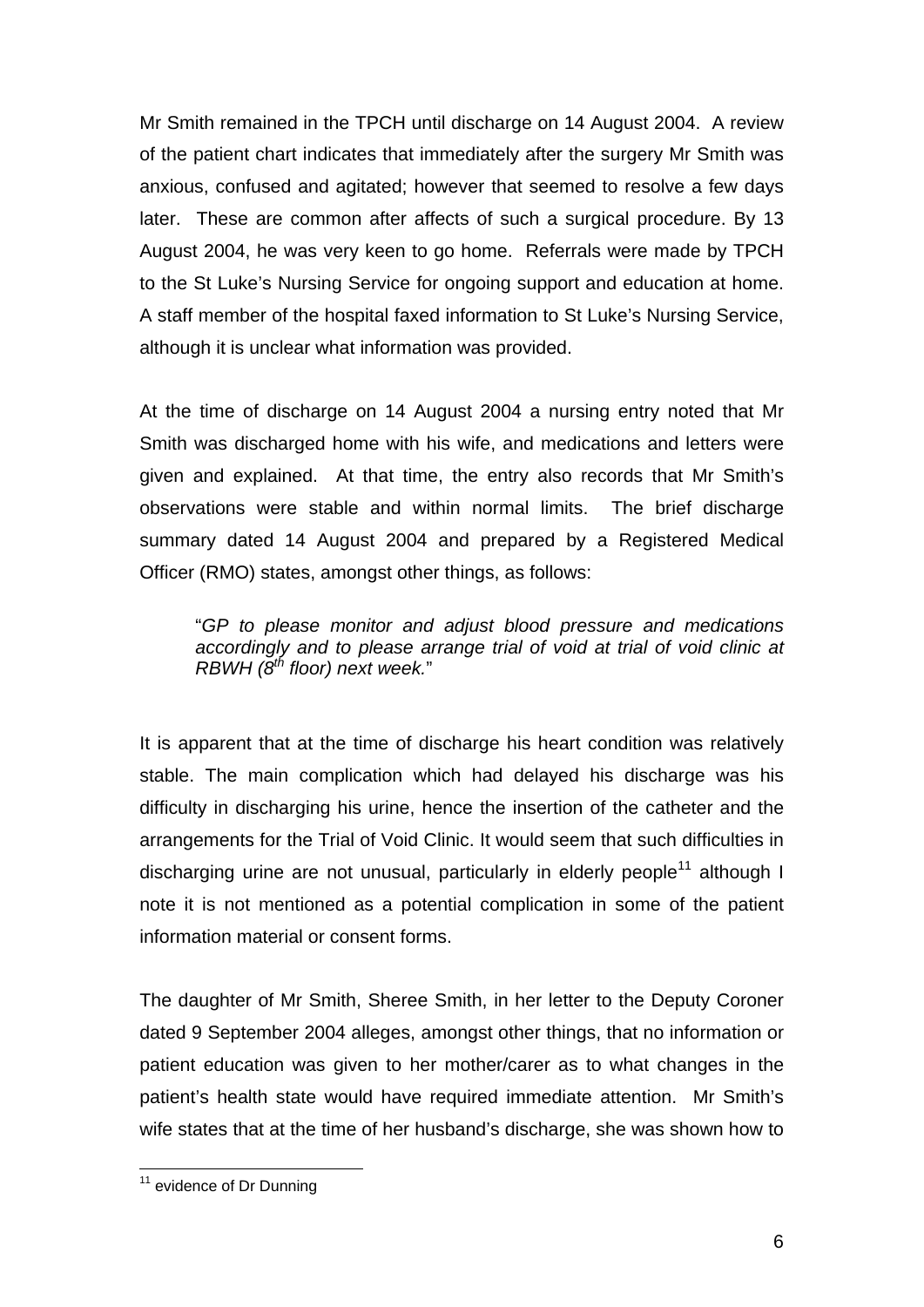change his urine bag briefly and given some spares. She was also given a list of medications and when to take them and a discharge paper to take to her husband's doctor. She notes that:

"*The staff were very helpful and we were told to ring the ward if we had any problems. An appointment was made for my husband to have a bladder ultrasound on Monday 16 August.*"

It appears Mrs Smith together with her daughter Mrs Harrison took Mr Smith back to the TPCH for an ultrasound on 16 August 2004.

On 18 August 2004, Mrs Smith noted that St Luke's were to visit and she telephoned them and got a recorded message. She left her telephone number to which they did not respond. Mr Smith was due to visit his GP the next day.

#### **Referral to Royal Brisbane Hospital**

In the early hours of 19 August 2004 Mr Smith was experiencing shortness of breath and one of his motions was black. He had a doctor's appointment scheduled for 10.00 a.m. but Mrs Smith decided that hospital was the appropriate place for him to be.

Mrs Smith telephoned the TPCH and asked for Dr Mott. She was informed that the doctor was in theatre and she was put through to the emergency department. *"I…asked for Dr Mott I was told he was in theatre, I was put through to Emergencies. I told the lass that my husband had had open heart surgery on 2 August and that his motions were black and he was coughing up pink phlegm, she referred to someone and came back and said to take him [to RBWH] as they couldn't treat him at [TTPCH]. I said he had been treated previously for the same thing, she referred to someone and came back and said he would have to go to [RBWH]. I said he would he very upset having to*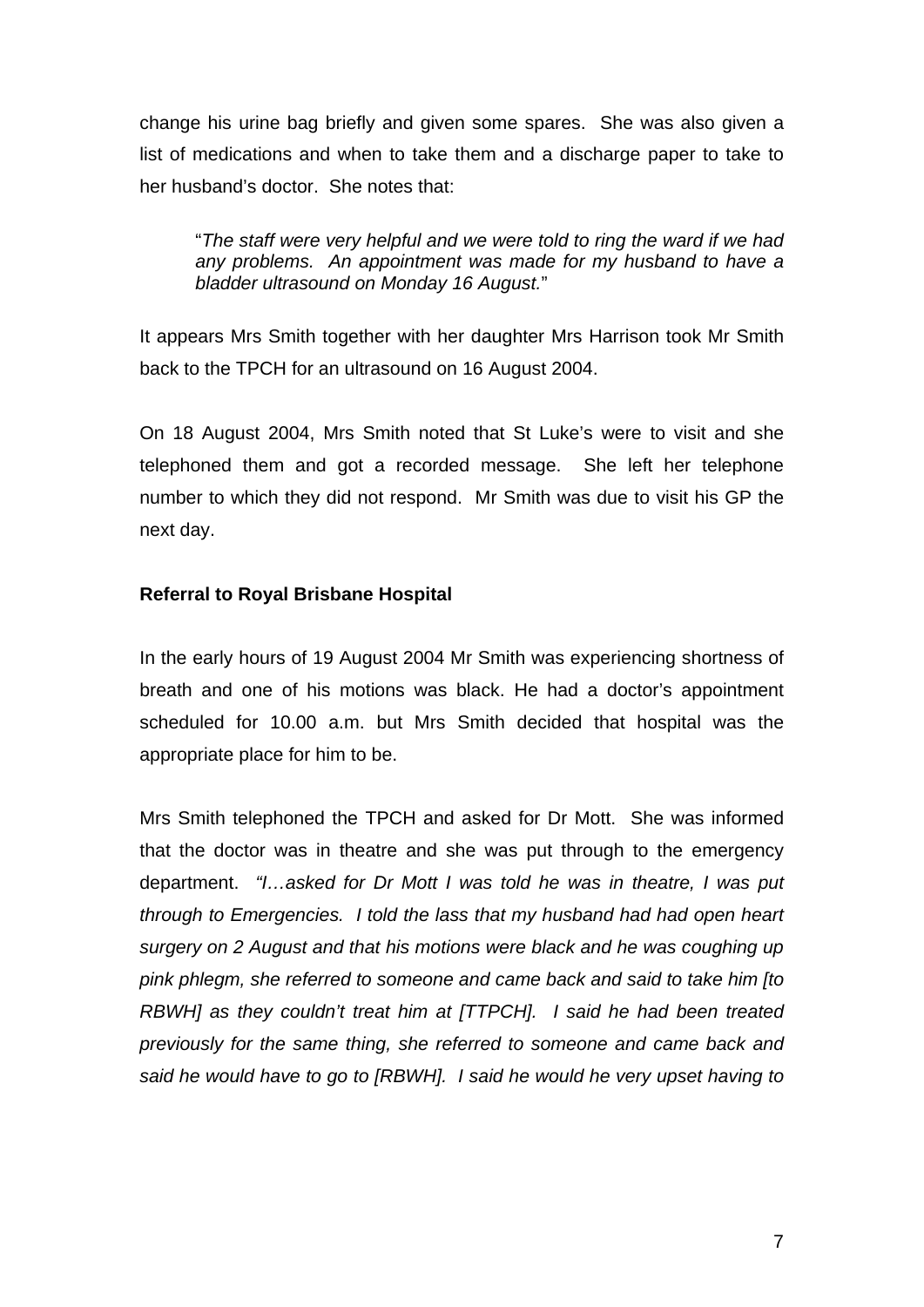*go to another hospital. She also said if it was a heart problem they would transfer him back to [TTPCH].…."12*

As will be seen the reason for the decision to direct him to RBWH is that the description of a black motion/stool or melaena is a clear indicator of gastrointestinal bleeding.

 Dr Ward and Dr Dunning gave evidence that TPCH does not have the facilities or staff expertise to deal with gastro-intestinal bleeding. Dr Ward states that the decision to refer Mr Smith to RBWH was the correct one and would be still the decision made now.

In her statement, Dr Ward stated that TPCH is a tertiary/quaternary referral hospital for cardiothoracic medicine and surgery as well as providing some services of a community hospital. The Admission Policy – Acute Inpatient Services (versions 4 and 5 provided)<sup>13</sup> clearly states that:

"*If the principal diagnosis does not fall within the expertise of any of the hospital services, that patient should be stabilised and then transferred to another appropriate hospital with the available expertise.*"

Dr Ward says, and I accept, that gastroenterology is not one of the services provided at TPCH and the patients who phone the hospital reporting symptoms of gastrointestinal bleeding (haematemesis or melaena) were (and still are) advised to go to RBWH as TPCH has no gastroenterologist or urgent endoscopy service. Similarly an ambulance would take a patient with such symptoms to RBWH, not to TPCH.

One of the confusions for Mrs Smith and the family is that in the year 2000 Mr Smith had a right knee replacement operation at TPCH. One of the post operative complications from that procedure was recorded episodes of melaena. He received treatment at TPCH for the melaena, including endoscopy, hence the reference by Mrs Smith to having been previously treated for the same thing.

<sup>&</sup>lt;sup>12</sup> Exhibit B10

<sup>&</sup>lt;sup>13</sup> Fxhibit D<sub>2</sub>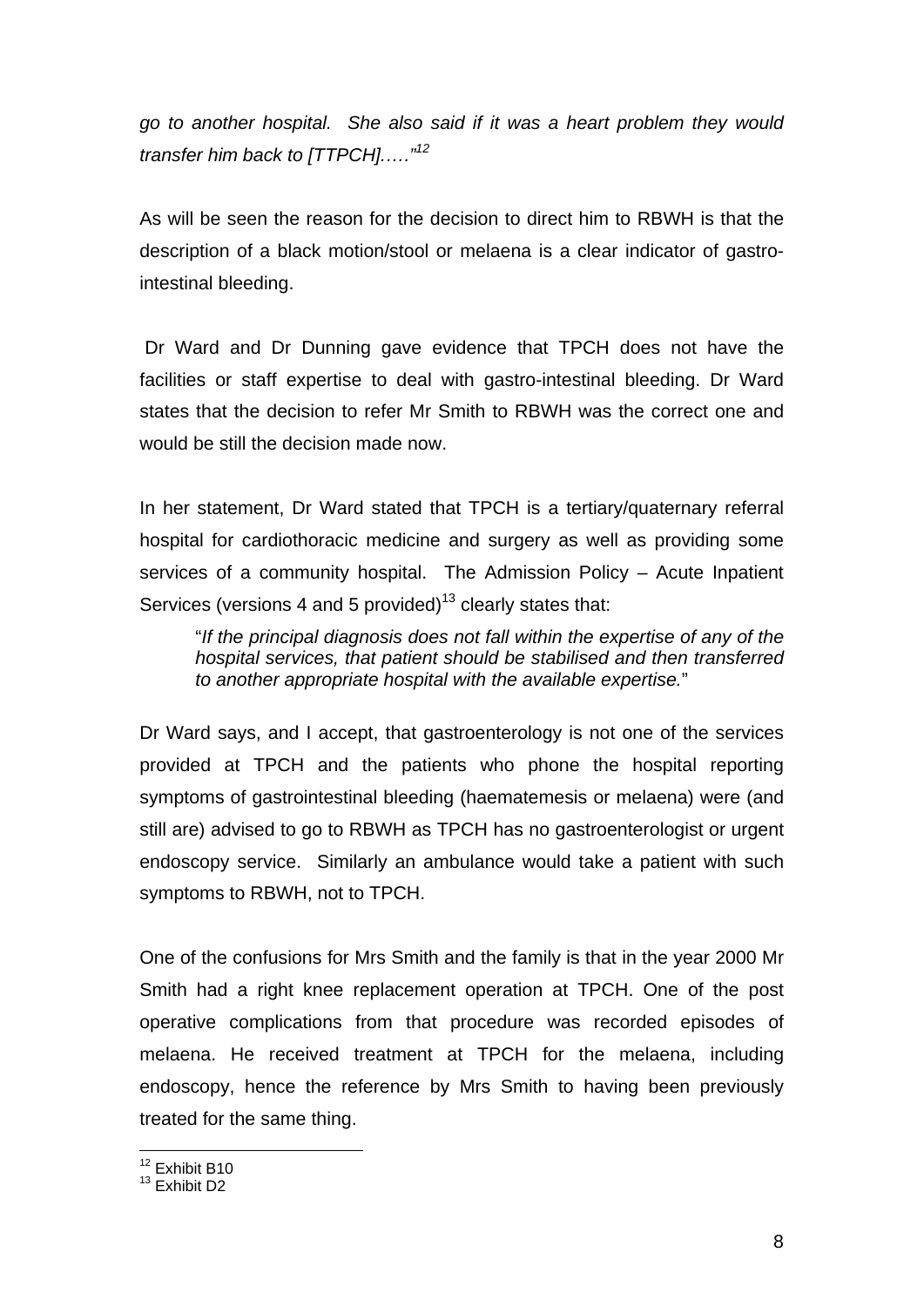Dr Ward stated in evidence that the post operative services such as endoscopy and colonoscopy would have been performed by a private clinic service conducted in buildings attached to TPCH but not part of the hospital. That private service was not operating in 2004 or now. A perusal of the TPCH medical records for Mr Smith shows confirmation of his treatment for his melaena and for those procedures in the hospital records, not those of a private clinic. The consent forms are headed "TPCH Day Procedure Unit" and with references to the Acting Director of Gastroenterology and Hepatology. Without knowing it was a separate unit, a perusal of the TPCH records would for all intents and purposes lead one to think it was a part of the hospital and a patient, unless told, would think such services were routinely provided. This no doubt explains or has contributed to the family's confusion.

It is noted that TPCH has recently in 2007 opened a new general surgery ward where such patients would now be treated rather than being referred on. That is at least the intention, however due to staffing constraints, at the time of hearing evidence that had not been fully implemented. No doubt we would all wish that to occur, but that is a matter for Queensland Health and the Government to sort out, and is not an issue that should be the subject of any formal comment by me.

#### **Triage Assessment**

Whether or not TPCH could provide an effective response to an episode of melaena, it is clear that the decision to refer Mr Smith to RBWH is one which the family is very much concerned about, and understandably so.

Accepting that the Policy Admission would preclude a referral for gastrointestinal bleeding simpliciter, Dr Ward's opinion as to the correctness of the referral to RBWH is based primarily on her assessment of the description of the symptoms when he presented at RBWH. Those were recorded as being firstly, a shortness of breath and then an episode of melaena.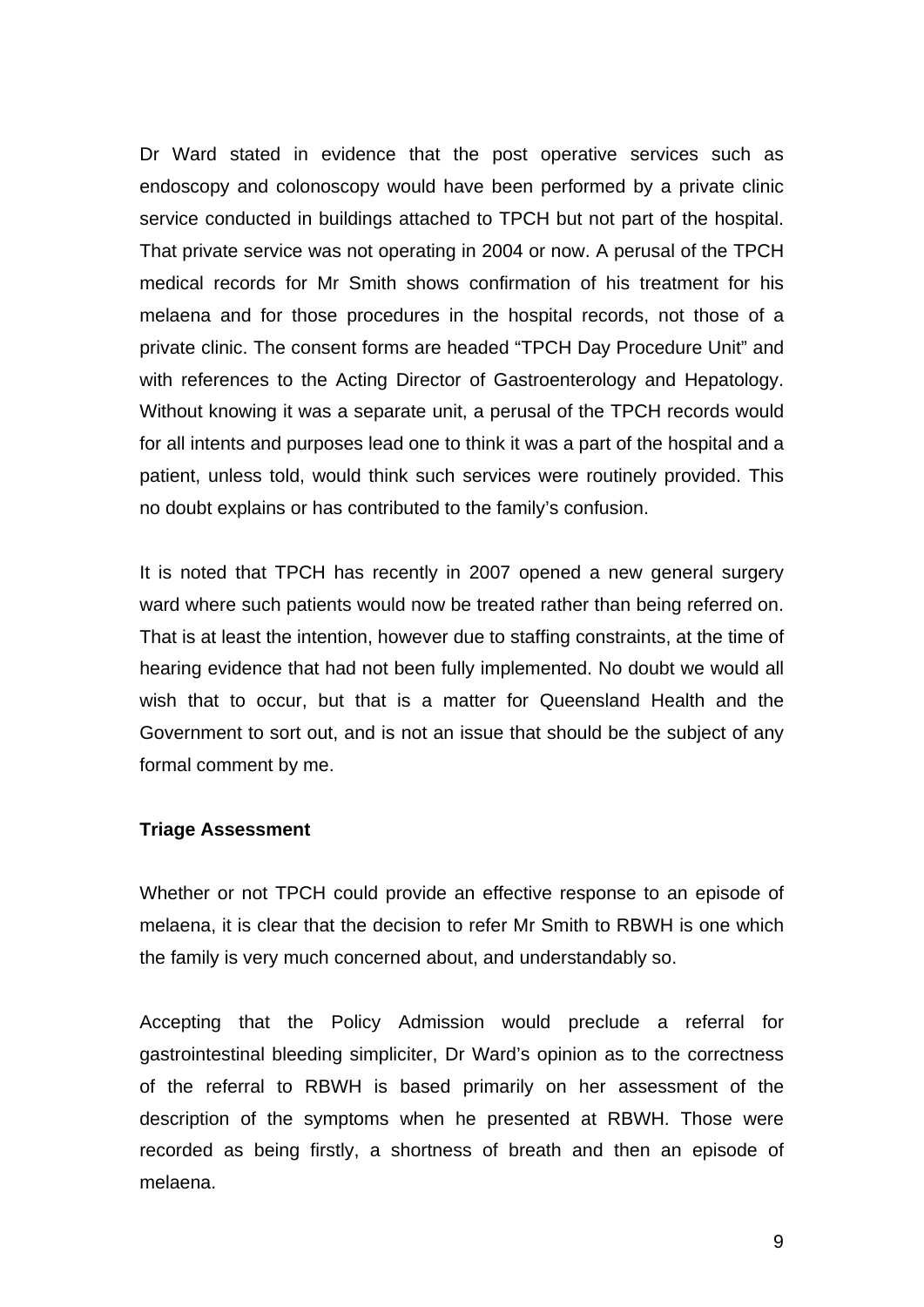It is also apparent that TPCH cannot find any record of the telephone conversation that Mrs Smith had, although it is not suggested or doubted that the call was made. An internal review found,<sup>14</sup> that it was thought a doctor took the call. Whoever took the call, TPCH had in place a system that recorded such calls on a Triage Documentation Form<sup>15</sup>. Presumably, if the call was taken by a nurse, the procedure to record the conversation was not followed in this case. TPCH has since extended the recording of such information to medical as well as nursing staff and this may reduce or minimise the risk of such information not being recorded in the future.

Dr Ward gave evidence that the Triage process of directing patients to appropriate hospitals is a practice conducted in all emergency departments in Australia. She stated the Queensland Health telephone service 1300HEALTH operates a similar system although recently she found that calls to that service were being redirected to TPCH Emergency in any case. TPCH intended to have a dedicated senior nurse allocated full time on the expansion of TPCH in 2007. At the time she provided her statement triage duties would form 50-70 % of the allocated triage nurse.

Certainly having an experienced nurse on duty for such calls would be essential and of great benefit. By definition, a triage assessment needs to look at the degree of urgency to decide the type and order of treatment. All of this of course only emphasises the need for those performing that assessment to do so with sufficient information at the person's disposal. Obviously the symptoms need to be assessed together with the history known of the patient and other relevant matters.

As Dr Dunning said in his evidence if he had taken the call he would have wanted to know more about the symptoms and what event was causing the biggest problem. Here there were a number of symptoms. What needed to be decided was what was the problem which required the most urgent attention.

<sup>&</sup>lt;sup>14</sup> Perhaps unfairly, and in my view it does not necessarily or logically follow.<br><sup>15</sup> Exhibit D1.6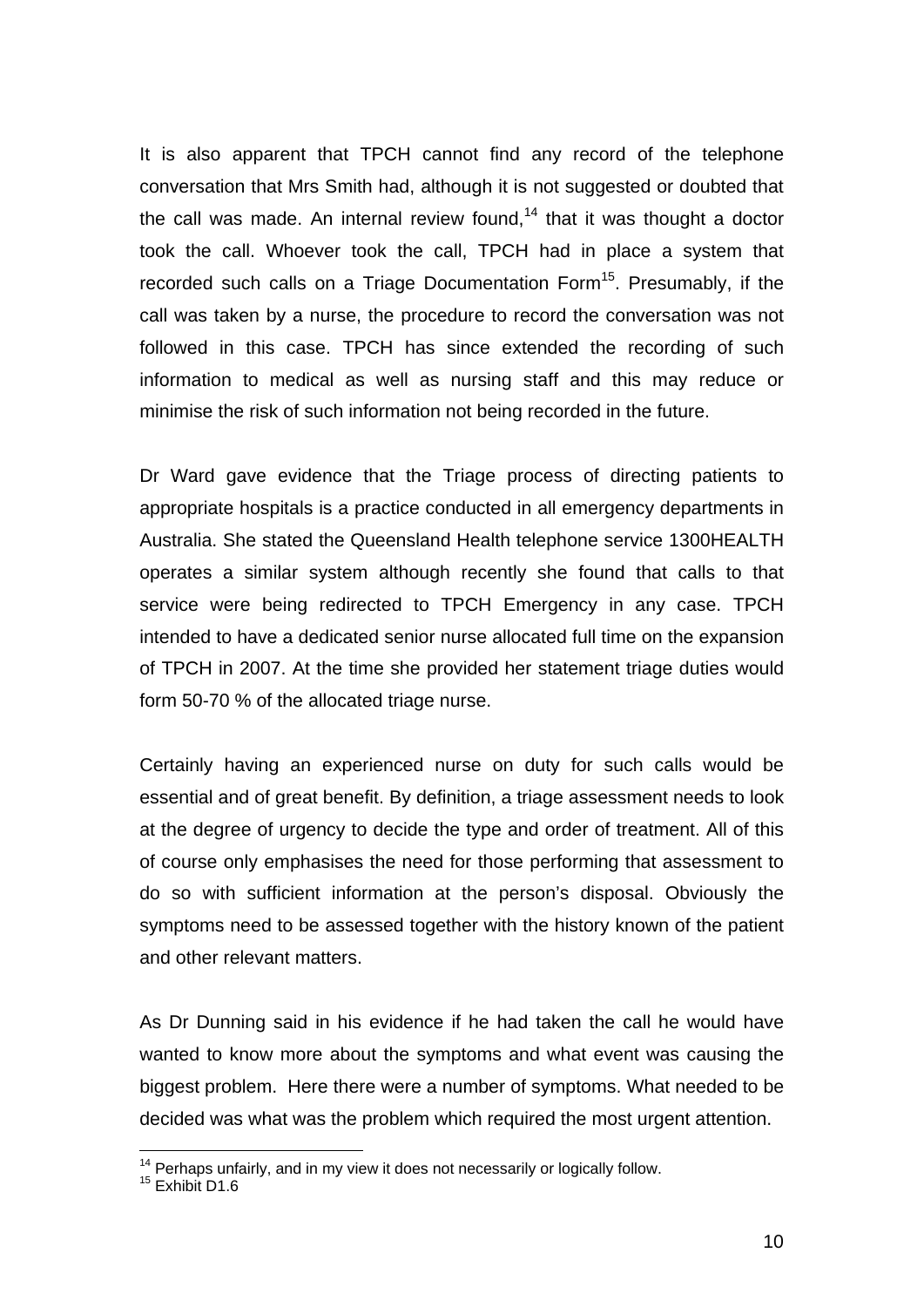As Dr Ward said if the caller had reported only an acute shortness of breath (with no reference to melaena) from a patient who only some days before had been discharged after major heart surgery then the direction given in accordance with existing policy would have been to come to TPCH.

With a mixture of symptoms of shortness of breath and melaena it would seem to be obvious that before the decision is made it would be important that further information is ascertained to establish what problem was giving the most concern. On the evidence of Mrs Smith that does not appear to have occurred.

Interestingly, in her evidence Dr Ward was surprised to hear for the first time of the reporting of a symptom of "coughing up pink phlegm". It would seem she had not seen a copy of Mrs Smith's statement and her evidence had been based on a review of the TPCH and RBWH medical records. Those records do not include a reference to coughing up pink phlegm when he was admitted to Emergency at RBWH. Dr Ward said that in her opinion this latter symptom is a clear sign of pulmonary oedema and that is a strong indicator that it was a difficulty with his heart. I note that she said that pulmonary oedema can be treated at RBWH and at TPCH but the implication of pulmonary oedema being added to the equation surely would suggest that under existing policy he should or would have been directed to TPCH.

In this case, the family can feel justifiably concerned that the person taking the call from Mrs Smith did not gather enough information to make that assessment or failed to realise the significance of the symptom of coughing up pink phlegm. The person who made the assessment obviously went away twice to get more advice. Whether that was on the medical symptoms or policy issues as to referral and intake is not clear, but it was not an optimum service.

In hindsight there is no doubt that Mr Smith should have been treated immediately at TPCH. As Dr Ward says in her statement, "*with hindsight his*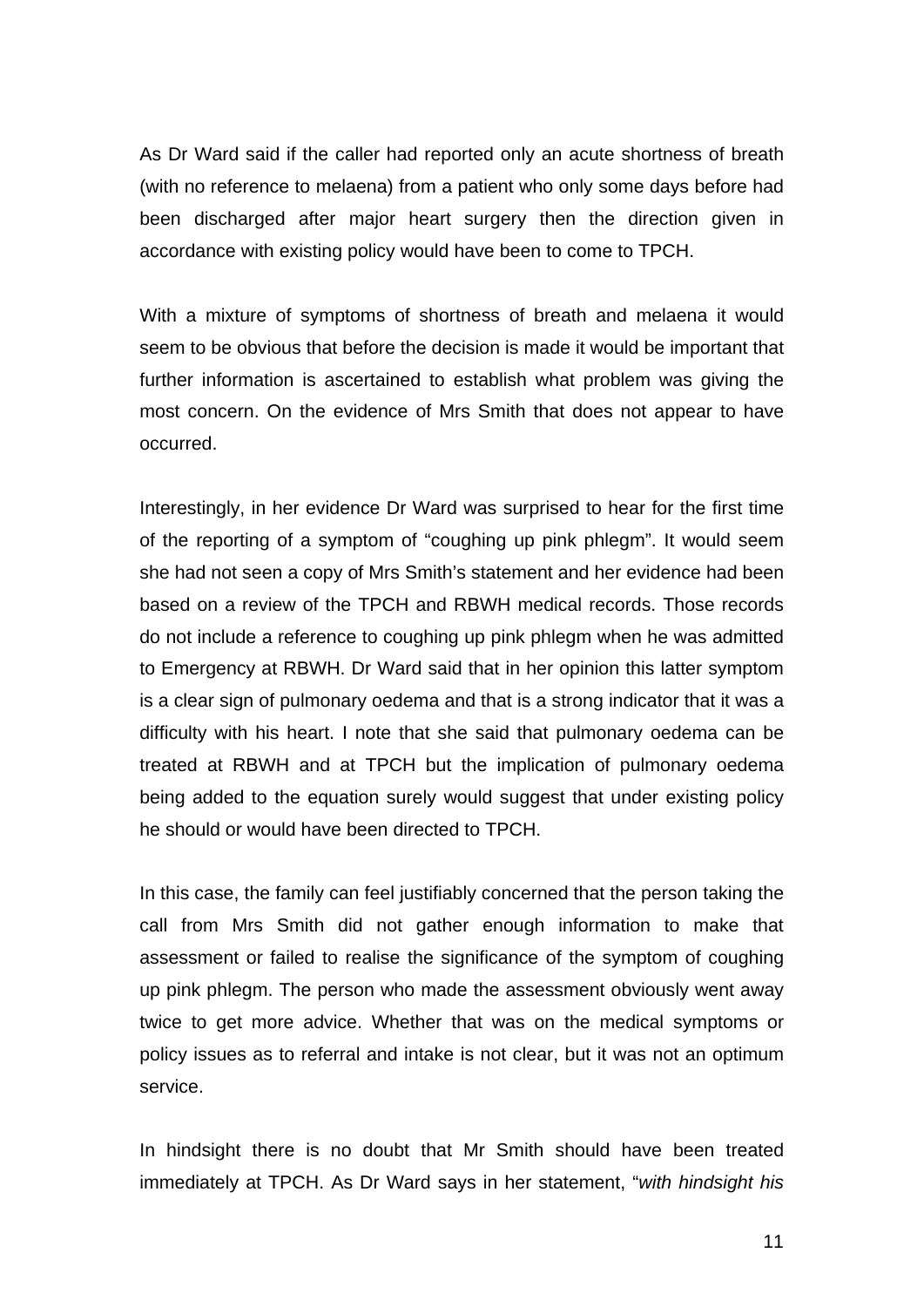*major problem was progressive failure of the mitral valve and his melaena was less important."* 

However, even without the benefit of hindsight, it seems that in reporting someone who had recently had heart surgery as now coughing up pink phlegm was a clear indicator of pulmonary oedema and a referral to TPCH should have been made. The person taking the call did not explore the symptoms or history sufficiently to make a proper assessment and simply relied on the one episode of melaena to determine which hospital he should be directed to.

#### **Presentation at RBWH Emergency**

Mr Smith presented to the emergency department of the RBWH at approximately 10.06 a.m. He was examined by Dr Roger O'Gorman, who has provided a statement dated 13 January 2005 $16$  and gave evidence. Amongst other things, Dr O'Gorman has noted that the deceased presented with acute shortness of breath following an episode of melaena at home. Mr Smith's history and examination were immediately considered consistent with acute pulmonary oedema.<sup>17</sup>

Treatment for acute pulmonary oedema was commenced. There is no complaint made by the family as to the care Mr Smith received at RBWH and the evidence would indicate that it was appropriate and at a high level.

It is apparent that when he was admitted to the emergency department he had a haemoglobin count of 87 g/l which Dr Ward says is indicative of a gastrointestinal bleed. In the emergency department he received Omerprazole

<sup>&</sup>lt;sup>16</sup> Exhibit B2

<sup>&</sup>lt;sup>17</sup> That finding again highlights the need for the Triage Assessment to have been completed in a manner which sought much more information during the course of the telephone call with Mrs Smith. If the assessor had considered pulmonary oedema then clearly with a person of Mr Smith's recent history of heart surgery the referral would have been made to TPCH, as Dr Ward acknowledges.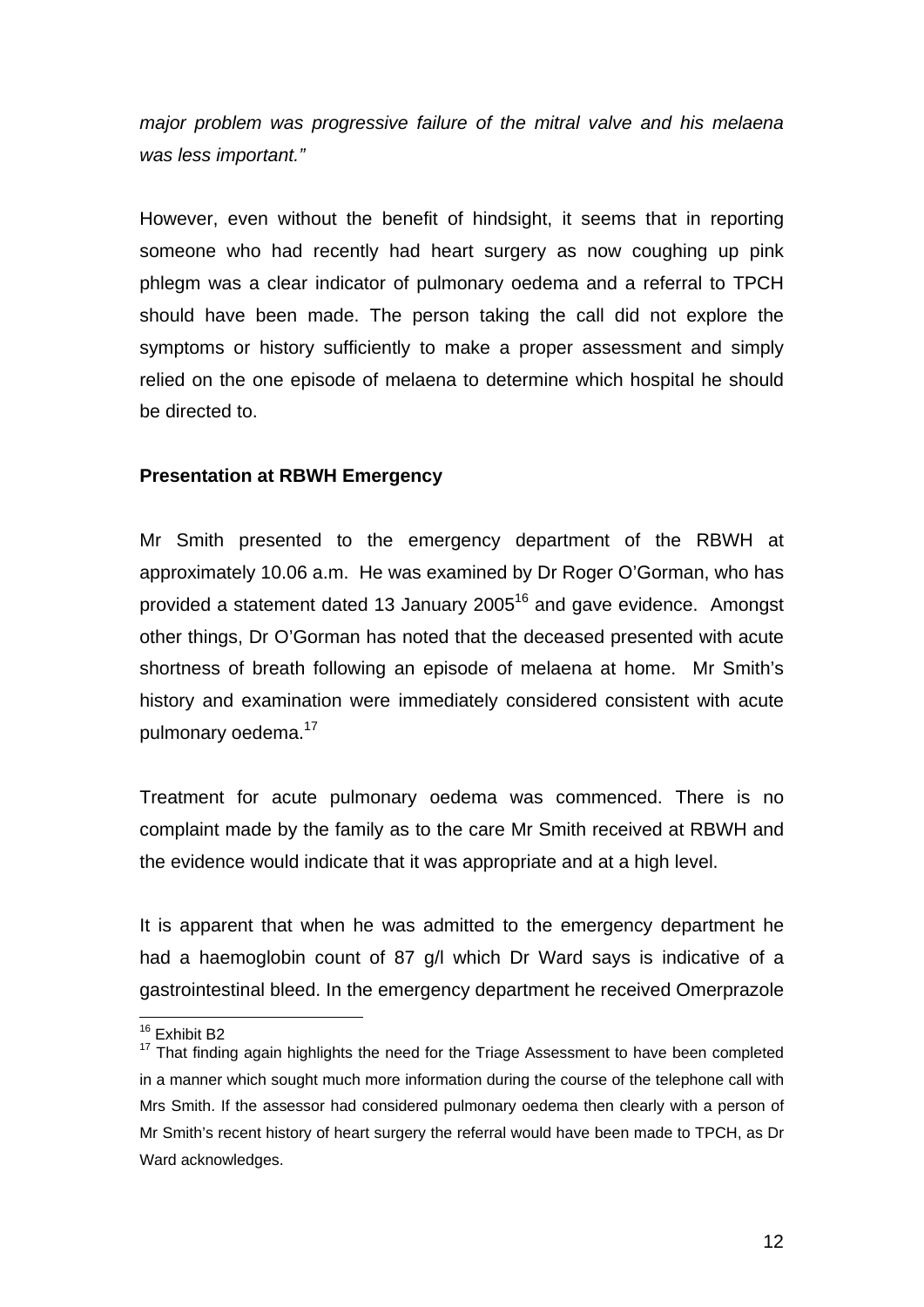for a possible gastrointestinal bleed, however other than that it is apparent the concerns were with his heart. It is noted that Mr Smith's vital observations remained stable throughout his stay in the emergency department. An echocardiograph indicated severe (3/4) mitral valve regurgitation.

An Intensive Care bed was arranged for Mr Smith and he was transferred to the Intensive Care Unit at approximately 16.30 hours on 19 August 2004. Cardiologists of the RBWH ICU were immediately called to do a further echocardiograph. The echocardiograph confirmed severe (4/4) mitral valve regurgitation.<sup>18</sup> This was evidence of a deterioration in his condition since admission. It was noted that in light of Mr Smith's deteriorating condition, he was incubated and ventilated, and within 2 hours of admission to the ICU an intra-aortic balloon pump was inserted and he was urgently transferred to the TPCH for management of his mitral valve.

Dr Ward's review of RBWH records noted that "*when Mr Smith presented to RBWH, his condition was not immediately life-threatening, but the severity of the mitral valve regurgitation progressed while he was in the ED. This deterioration was documented by echocardiography as well as manifested in development of cardiogenic shock. Two echocardiography tests were made during his stay at RBWH and they indicated a deteriorating mitral valve regurgitation. By the time it was recognised that valve replacement was essential and Mr Smith was transferred to TPCH, almost twelve hours had elapsed and he was severely haemodynamically compressed.*"

#### **Admission to TPCH**

Mr Smith was transferred to the TPCH and admitted to the emergency department at approximately 20.36 hours. He was by then in cardiogenic shock. Mrs Smith (with family members) after having a discussion with Dr John Dunning provided her written consent for an urgent Mitral valve postbreakdown and MVR repair. I accept the discussion included the significant

<sup>1</sup> <sup>18</sup> See the statement of Professor Lipman/Dr William Parsonage dated 13 December 2004 exhibit B3.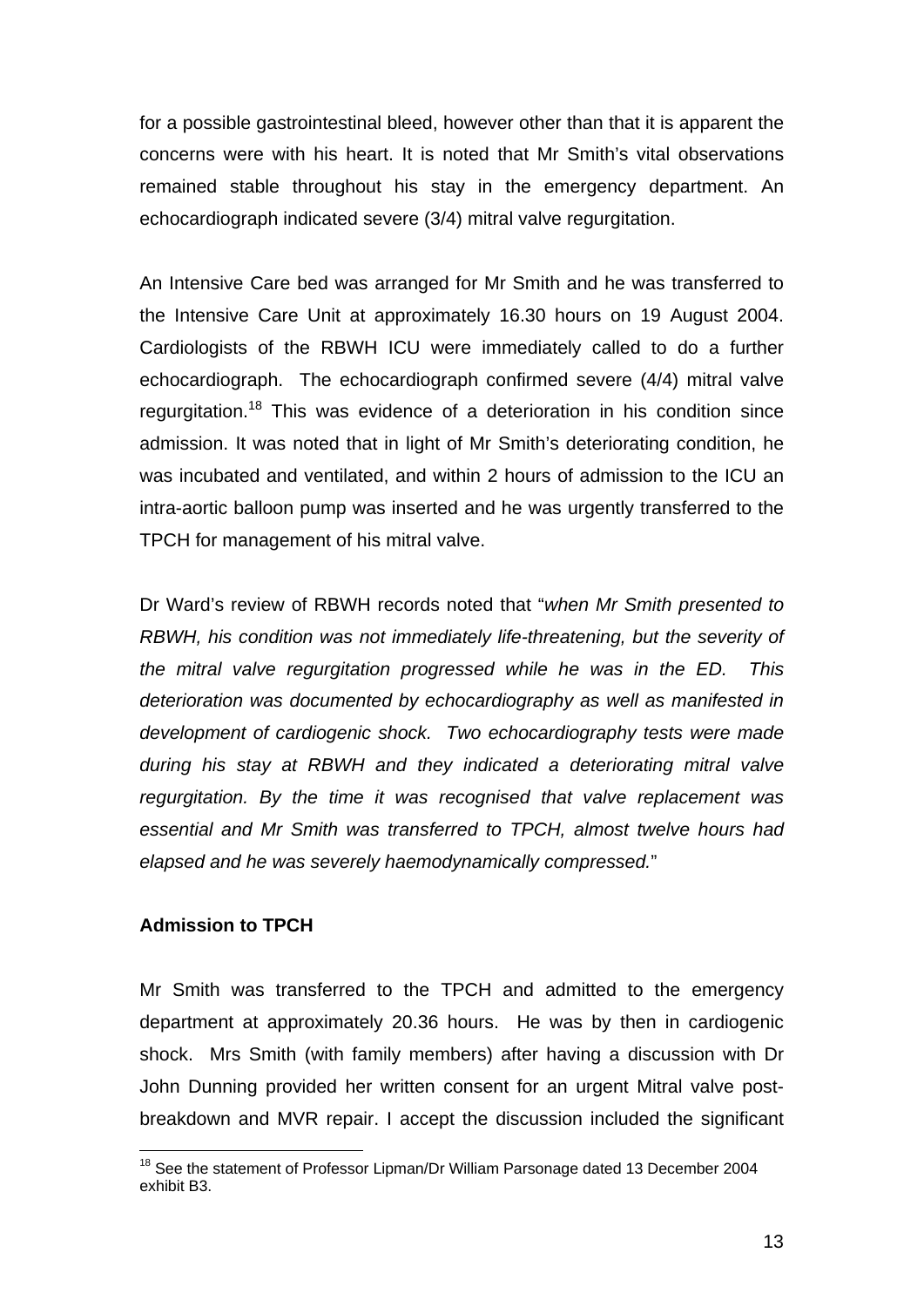risks *"involved but there was no option"*. It is recorded in the medical charts of a *"life threatening situation"*.

Dr Dunning, with the assistance of Dr Alan Gale, performed the emergency surgery with a view to replacing the mitral valve, which was shown to be freely regurgitant on echocardiography. In his Operation Report (dated 20 August 2004), Dr Dunning relevantly notes as follows:

- *Mr Smith's circulation on arrival to the TPCH was supported by Adrenaline, Noradrenaline, Dopamine and an intra-aortic balloon pump.*
- *Mr Smith was in a very poor condition.*
- *His previous mitral valve repair was shown to have failed with a posterior leaflet defect being present.*
- *Mr Smith's preoperative condition was optimised with inotropic support but despite this he was in established cardiogenic shock with low urinary output and a poor systemic perfusion.*
- *Discussions were held with his family to explain the serious nature of his condition and the poor prognosis associated with emergency reoperation.*
- *The previous left atriotomy was reopened in Sondergard's groove and the mitral valve repair inspected. All sutures from the repair appeared intact and in particular the leaflet repair was still intact. However the annuloplasty had separated, despite the fact that all sutures were intact and all knots still in place. The tissue that had been sutured in the annuloplasty repair had simply shredded and pulled apart.*
- *The native mitral valve was excised, the annulus sized and found to accept a 27mm Perimount tissue valve, which was implanted using horizontal non-everting mattress sutures of 2/0 Ethibond. The valve was seated in place and tested for competence. There was a regurgitant jet and it was noted that the leaflets were failing to coapt properly in relationship to one strut of the valve. The suture opposite this strut was excised and further sutures were in place to re-secure the prosthetic annulus to the native valve annulus. This was achieved*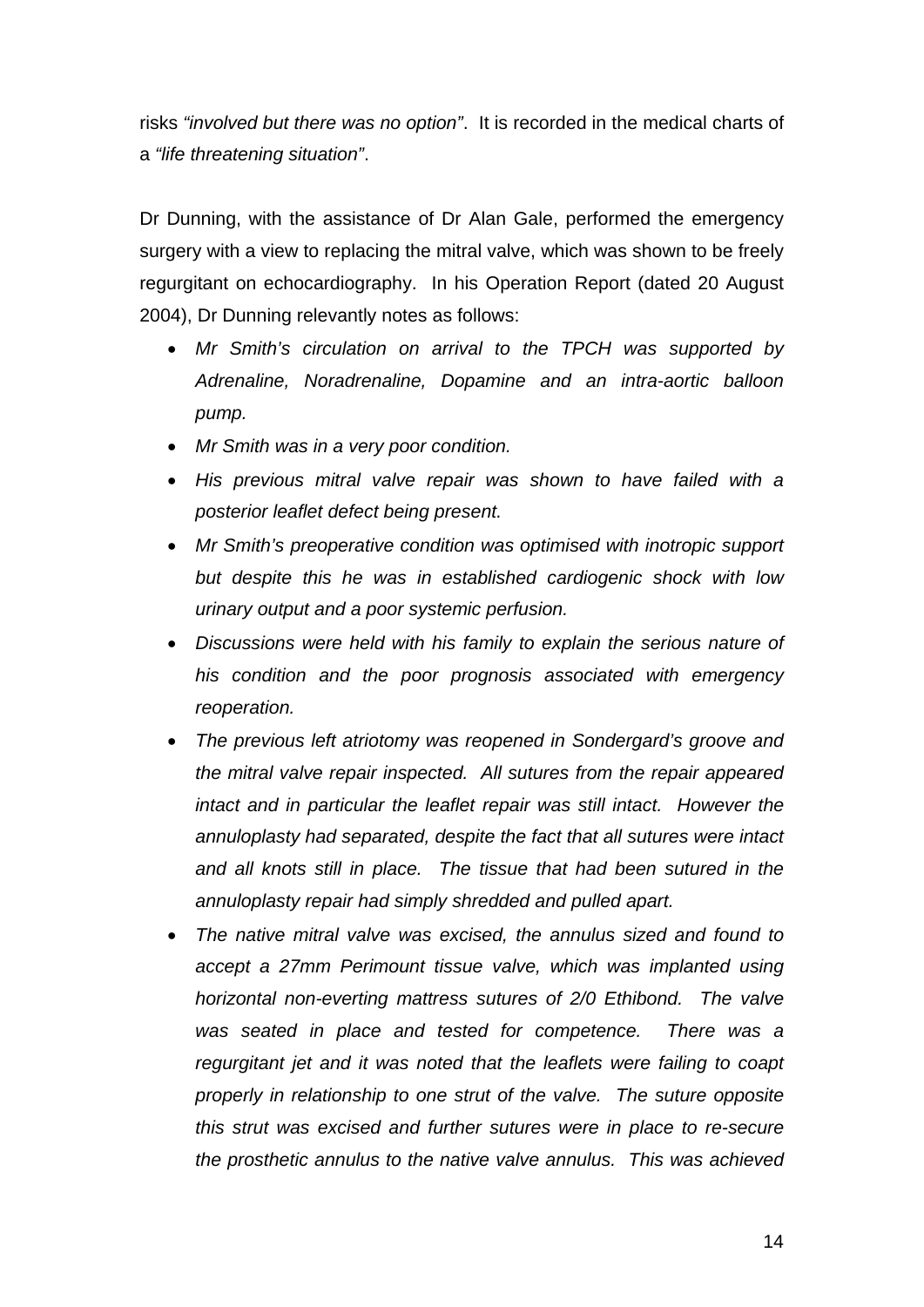*successfully and the valve was once again tested and found to be competent on this occasion.* 

- *After appropriate deairing procedures the aortic cross clamp was removed and the heart recovered electromechanical activity spontaneously.*
- *Atrial and ventricular pacing wires were sutured to the heart and AV sequential pacing was commenced at 90 bpm. An attempt was made to wean from cardiopulmonary bypass at this stage with the patient fully rewarmed systemically.*
- *This attempt was initially successful but cardiac function faded very rapidly. It was decided to reinstitute cardiopulmonary bypass and to support the heart for a period of time. During this time metabolic abnormalities were further corrected and inotropic agents were adjusted to try to optimise haemodynamics. Despite this modification of inotropic support, on further attempts to wean from cardiopulmonary bypass the heart was unable to support the systemic circulation.*
- *Cardiopulmonary bypass was discontinued and in the face of increasing pulmonary oedema with associated hypoxaemia, the cardiac function declined very rapidly. The heart was not making any significant mechanical contractile effort and when the intra-aortic balloon pump was switched off and the epicardial pacing system was switched off, there was no spontaneous electromechanical activity from the heart. Circulation ceased and the patient was declared dead at 0507 hours on 20.08.04.*
- *Bypass details: bypass duration 101 minutes + 9 minutes + 92 minutes; ischaemic time – 60 minutes.*

Dr Alan Gale has provided a statement dated 13 January 2005 and he gave evidence. He is a Specialist Cardiothoracic Surgeon. He relevantly notes as follows:

*"…and in my opinion the procedure followed standard lines for this acute stage of emergency as in the detailed operation note provided…by Dr Dunning. I have no different interruption [sic] of the*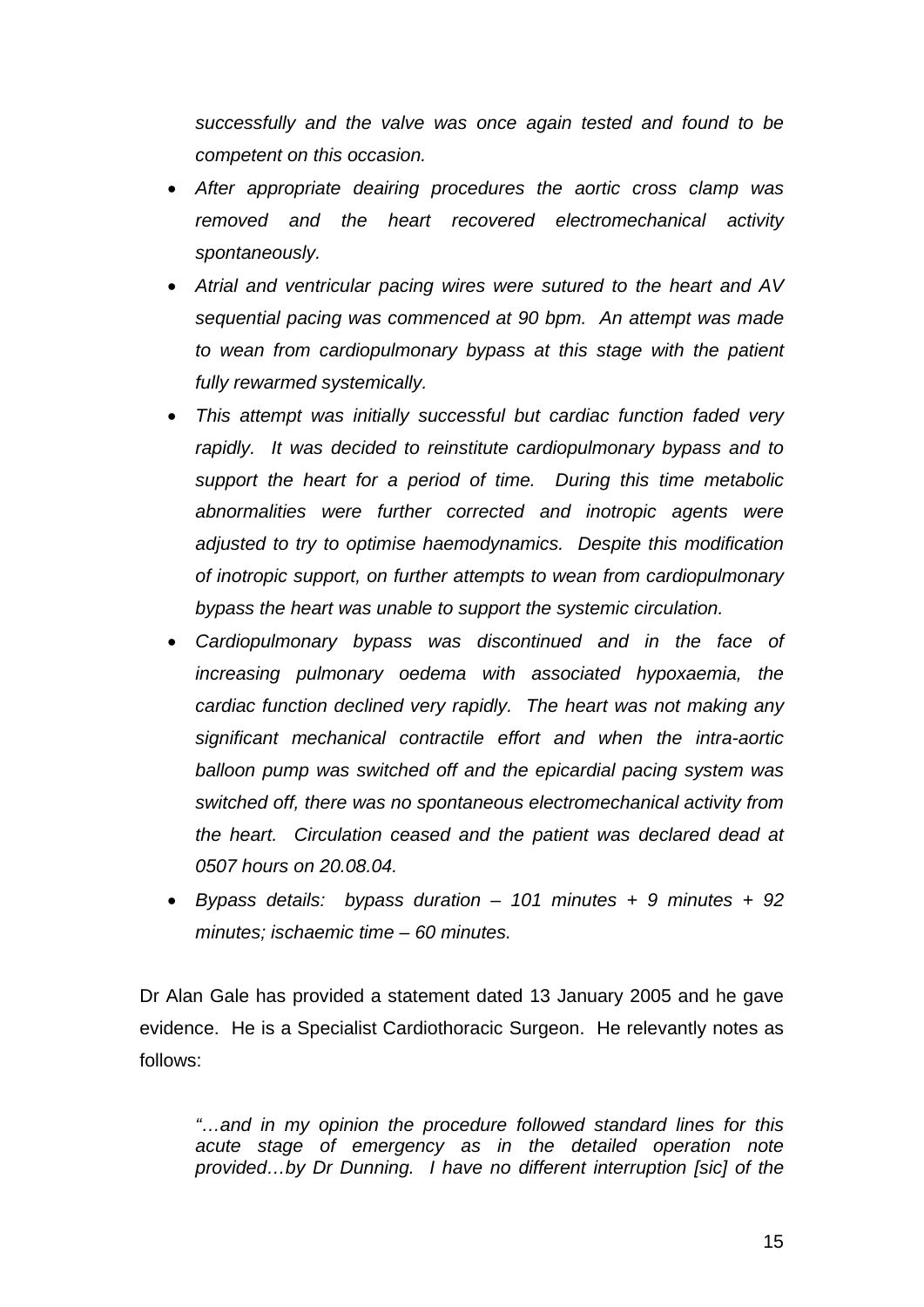*procedure as described in this operative note of the 19th of August 2004. In the light of the emergency procedure and the poor clinical status of the patient who was in extremis, an expeditious mitral valve replacement was considered the most appropriate procedure and this was performed without complication. Unfortunately an attempt to wean the patient from the cardiopulmonary bypass machine, despite maximum inotropic and counter pulsation support failed to allow a successful re-establishment of the circulation and the patient passed away on the operating table from acute heart failure."* 

Dr Sonia Louise Vaughan was the anaesthetist who administered anaesthetic to Mr Smith at the emergency operation on 20 August 2004. Her statement was provided  $19$  and she gave evidence. It is not necessary to repeat her evidence as it supports my view that the team at TPCH during the emergency procedure applied all appropriate skill and care, but despite this, Mr Smith's condition was such that he could not survive the necessary operation.

One issue which arose in my mind, and no doubt also with the family, was whether the delay in his admission to TPCH impacted on his survival chances. Dr Dunning said he could not comment on whether an operation 12 hours earlier would have increased his chances of survival.

It has to be recognised that whatever hospital took him in there would have been a series of investigations and tests performed before deciding on further surgery to repair the mitral valve. Mr Smith's condition deteriorated during the day. Obviously a timely referral to the hospital that would ultimately perform the emergency operation maximises a person's chances, but there is no evidence that suggests in Mr Smith's particular circumstances that he would otherwise have survived the second operation if it had occurred earlier.

On that basis, although the referral to RBWH in the first place was in my view flawed, and the proper referral should have been directly to TPCH, there is no evidence to suggest that this caused or was causally related to or contributed to his death.

<sup>1</sup> <sup>19</sup> Exhibit B6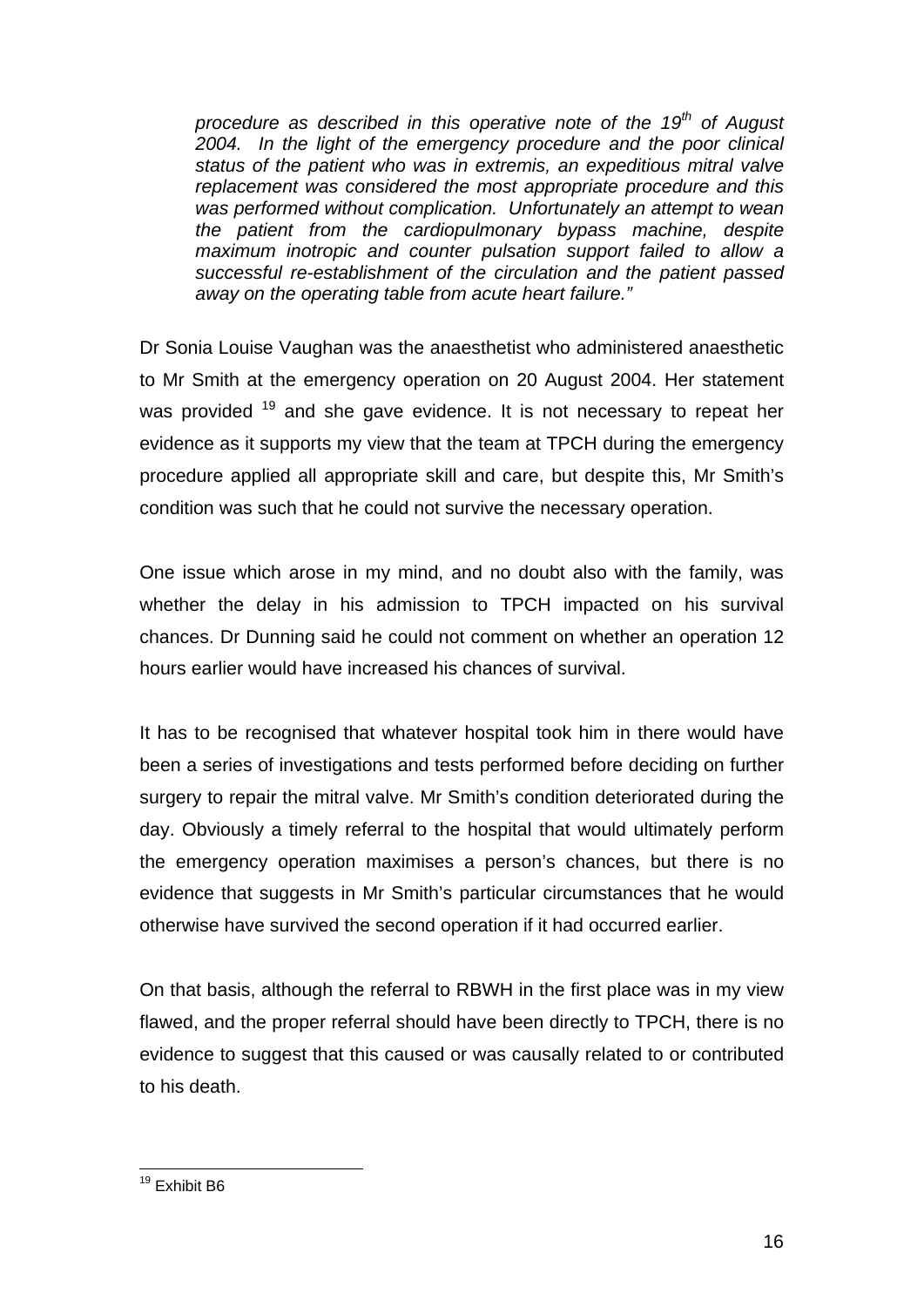### **Autopsy evidence**

The Deputy State Coroner's file indicates that Dr Dunning personally referred the matter to the Deputy State Coroner and after consultation with the Deputy State Coroner, Mr Smith's death was reported to police, namely Constable Amy Drummond, at around 9:04am.

An autopsy of the deceased took place at approximately 11.00 a.m. on 23 August 2004. It is noted that an order for an external and full internal examination was initially made (order 21/08/04). After discussion with the Deputy State Coroner, this was changed to an external only examination (order performed 23/08/04). The summary of the autopsy report conducted by Dr Milne records as follows:

"*…* 

*External post-mortem examination showed evidence of recent surgery. The surgical wounds showed no evidence of complication.* 

*In my opinion, based on a review of the medical notes, the cause of death is acute heart failure secondary to mitral valve disease. The surgical notes showed no initial complications of the procedure, however when they had to re-operate there was disintegration of part of the mitral valve. As the abnormal area was removed by the surgeons, an internal post-mortem examination was unlikely to add any significant additional information.* 

#### *Cause of death*

- *1. (a) Acute cardiac failure, due to or as a consequence of* 
	- *(b) mitral valve disease (surgically treated).*"

There is ample evidence to support that opinion and is the finding I intend to make.

#### **Patient Information and Education at TPCH**

These issues were raised by the family and in particular are set out in Sheree Smith's letter to the coroner. The issues were commented upon by Dr Ward and I have also had regard to the hospital records.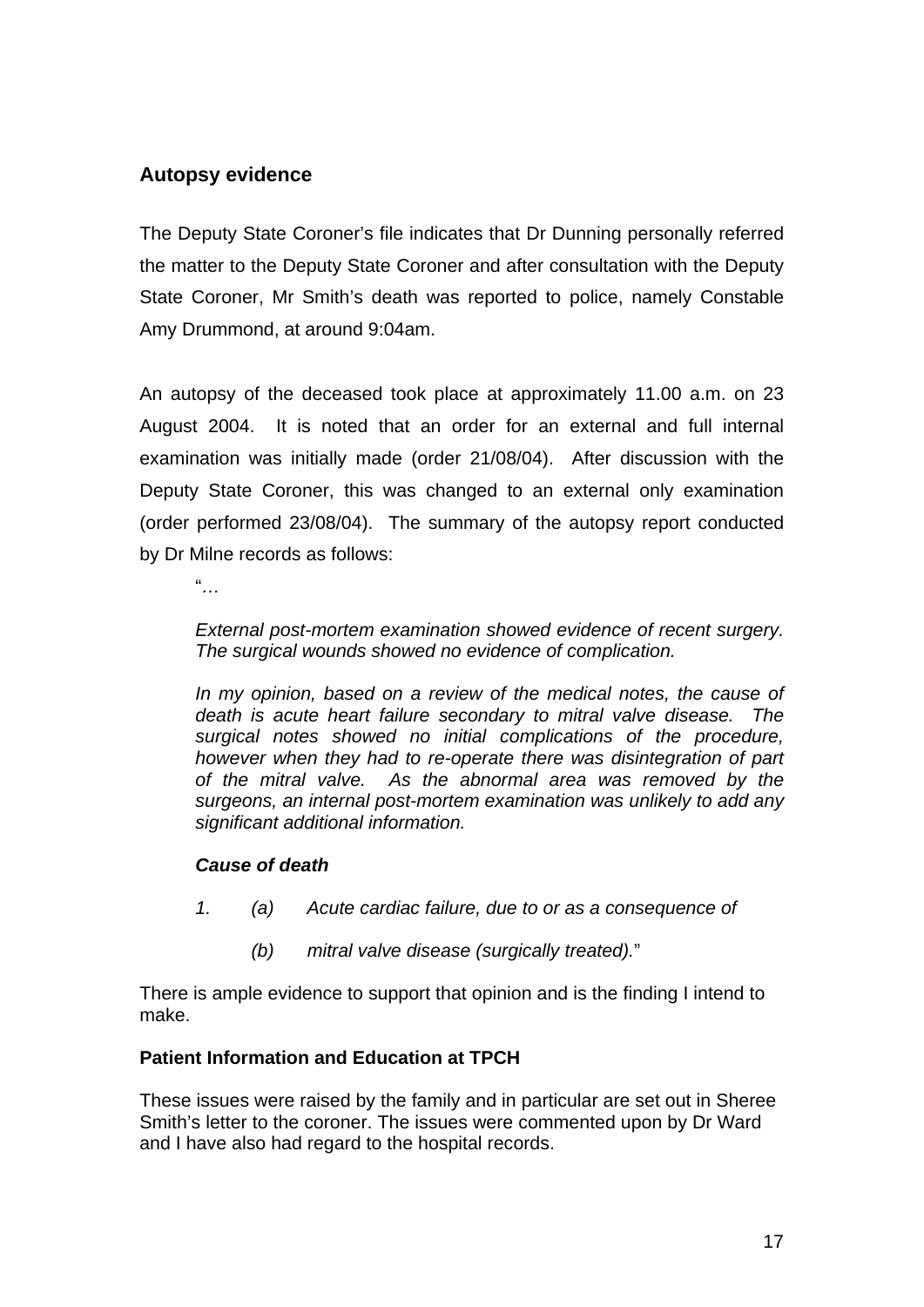Generally it has to be said that the state of the hospital records is good, with the Triage Assessment record or lack thereof the obvious exception. I am satisfied that Mr Smith was provided with post operative information and advice and this would seem to have been in the process of being acted upon. Information concerning the urinary catheter was given and follow up organised.

Ms Sheree Smith was critical of some aspects of his stay in TPCH but her concerns are not about issues that are related to the cause of death and are beyond the reach of this inquest.

In relation to pre-operative advice and information there is evidence that the necessary consent forms and information pre-operation were given and are recorded as having been given. The documentation clearly sets out that the decision as to mitral valve repair or replacement is a clinical decision made by the surgeon during surgery, and it was noted that a replacement would have required long term treatment with Warfarin which Mr Smith had been reluctant to use in the past.

It is also clear that Mr Smith attended a pre-admission clinic which I accept would have been comprehensive although it would seem that the booklet *"Your Guide to having Cardiac Surgery"* 20was not given to him. Mrs Smith and Mrs Harrison both recall being told the information was in a blue book which was currently out of print. The booklet is indeed blue and although there is mention in correspondence that it was produced to the coroner's office by TPCH in response to a request for medical records, for some reason it was not with the file. Rather it was produced at the inquest and it was apparent that the family had not previously seen it.

I note what Mrs Harrison said about being told in the pre-admission clinic that they would probably forget a lot and to refer to the booklet when it was sent to them in the mail. Certainly the booklet is quite comprehensive, and the failure to have it available or to be sent was again not desirable nor an optimum service. It may have resolved some of those outstanding issues which concerned the family.

# *Findings required by s45*

I am required to find, as far as is possible, who the deceased was, when and where he died, what caused the death and how he came by his death. I have already dealt with the last of these issues, being the circumstances of Mr Smith's death. As a result of considering all of the material contained in the exhibits and the evidence given by the witnesses I am able to make the following findings in relation to the other aspects of the death.

**Identity of the deceased** The deceased person was Arthur Lawrence **Smith** 

 $^{20}$  Exhibit D1.5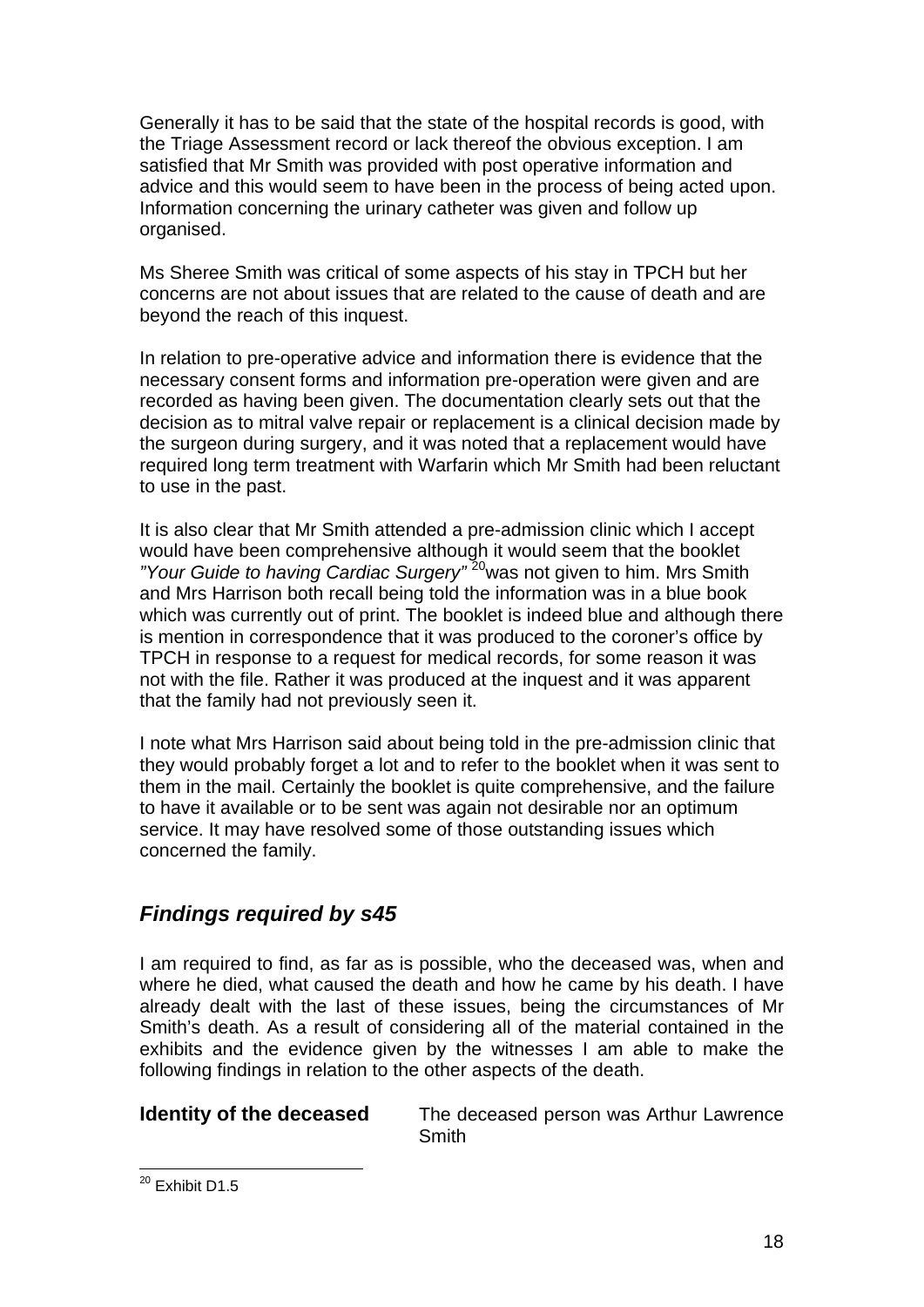| <b>Place of death</b> | He died at The Prince Charles Hospital,<br>Brisbane, Queensland |
|-----------------------|-----------------------------------------------------------------|
| Date of death         | He died on 20 August 2004                                       |
| Cause of death        | 1.(a) Acute cardiac failure, due to or as a<br>consequence of   |
|                       | (b) mitral valve disease (surgically treated).                  |

#### *Concerns, comments and recommendations*

Section 46 of the Act provides that a coroner may comment on anything connected with a death that relates to public health or safety, the administration of justice or ways to prevent deaths from happening in similar circumstances in the future.

Mr Smith was a very ill man when he was eventually admitted to TPCH on the evening of 19 August 2004. His condition had deteriorated during the day. It can never be known how an earlier admission would have assisted in a better result for him.

I accept that TPCH had a clear admission and intake policy not to accept emergency patients with gastro-intestinal bleeding and at the time it did not have the personnel to treat such a condition. It would also appear clear that Mr Smith did have some form of gastro-intestinal bleeding as his Hb was 8.

He was however a person who only days earlier had been discharged after major heart surgery at TPCH. His other symptoms of shortness of breath and coughing up of blood were more importantly indicators of pulmonary oedema and it is clear in my view that an appropriate Triage assessment would have resulted in him being directly referred to TPCH. It was apparent to RBWH Emergency that the condition of his heart was of most concern, not what was causing the gastro-intestinal bleeding, and once it was clear that his mitral valve was deteriorating he was transferred to TPCH.

There is nothing in the Admission Policy or his treatment at either hospital that I can be formally critical of. It does seem to me that the Triage Assessment on this occasion was of doubtful quality, not only with the benefit of hindsight, but as a process. There have been some improvements in the Triage process put in place and it is expected that more experienced full time staff will complete the Triage Assessments in the future. With the full operation of the general surgical ward it may not be an issue. The 1300HEALTH assessment process has also only just been implemented and it may have better results.

It is difficult to formulate recommendations for improvement. What was needed was for the Triage Assessment to have been done properly in the first